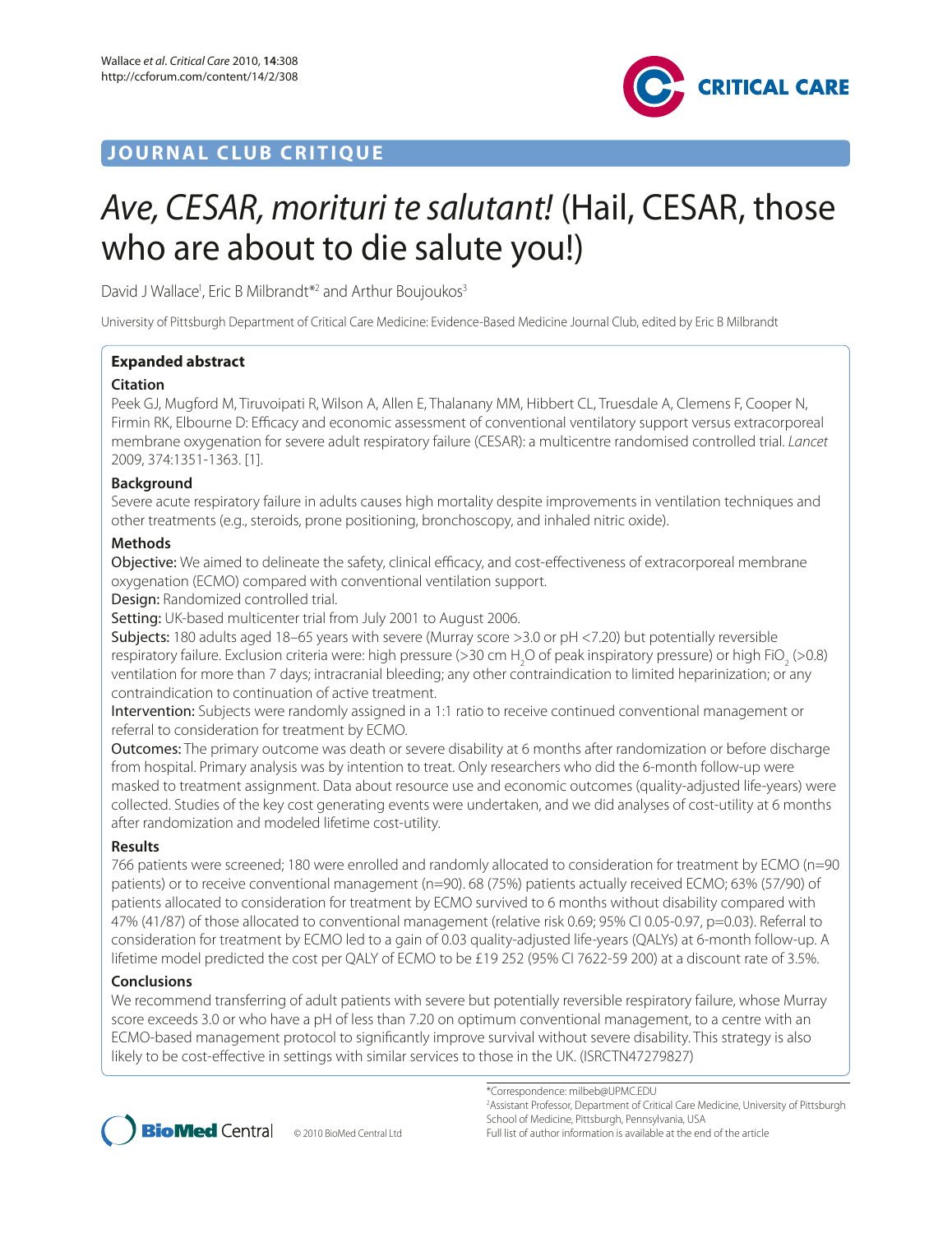#### **Commentary**

The use of ECMO for the treatment of acute respiratory failure in adults has been debated since the mid-1970s. Prior to the publication of the Conventional ventilation or ECMO for Severe Adult Respiratory failure (CESAR) trial results, there were two negative randomized controlled trials [2,3] in contradistinction to a number of positive institutional experiences [4-7]. The relevancy of these randomized trials to modern ECMO has been questioned due to issues of case selection, ventilation strategies, extracorporeal circuit design, and disease management that were completely different from modern protocols.

CESAR is the first contemporary randomized controlled trial of ECMO referral for respiratory failure in adults compared to conventional supportive critical care. Importantly, the intervention in CESAR was *referral* to an ECMO center not *treatment* with ECMO. In fact, only 75% of ECMO-referred patients actually received ECMO. Despite this limited application, the two major effects of the intervention were impressive. First, management of adults with severe respiratory failure at a center that has ECMO capability resulted in increased 6-month survival without severe disability compared to conventional management. Second, referral to a center that has ECMO capability was cost-effective from the perspective of the UK National Health Service. The absolute risk reduction for the primary outcome was 16%, which translates into a number-needed-to-treat of 6.2 patients. Put another way, the intervention will result in one additional life saved for every 6.2 in whom it is attempted, compared to conventional management.

Strengths of the trial were an early assignment to treatment groups, intention-to-treat analysis, incorporation of transport risk into trial design, and a robust economic analysis. The forethought of their design allows the findings to be considered pragmatically and reconciles some unanswered questions regarding ECMO use. Importantly, the study shows that ECMO *referral* is beneficial – rather than the narrower question of only ECMO use. This distinction allows a broader take on the study findings. The overwhelming majority of hospitals responsible for the management of adults with severe respiratory failure do not have ECMO capabilities, though they are responsible for the decision to refer patients to a center that does.

Despite the strengths of this study, there are several limitations that challenge both the generalizability and validity of the findings. As the management of patients randomized to ECMO-consideration was performed at an expert high case volume center, it bears questioning whether the results would be similar in smaller or less experienced centers [8]. Furthermore, the argument can be made that the findings are specific to the United

Kingdom's health care system and not generalizable to other health care networks. In fact, the translation of currency into US dollars should really only be interpreted for scale, rather than as a reflection of cost-effectiveness from a US perspective. Three patients in the conventional group who were known to be alive at 6 months but who asked to be withdrawn from the study were excluded from the calculation of the primary endpoint due to missing information about severe disability. As the authors point out, assuming that these three patients had all been severely disabled, or had not been severely disabled, the relative risk of the primary outcome would be 0.67 (95% CI 0.48–0.94, p=0.017), and 0.72 (0.51–1.01, p=0.051), respectively. In the latter comparison, the primary endpoint narrowly misses the threshold for significance.

A more concerning aspect of the study was the lack of a management protocol for patients randomized to conventional treatment, leaving the reader to wonder if the ECMO referral group was compared to an appropriate standard of care. The authors indicate there was a difference of 23% between treatment groups with respect to the use of a lung protective ventilation strategy at any time. Could lower adherence to this strategy in the conventional management group account for the mortality difference observed or was it universally attempted but not possible in the sickest patients due to the severity of their underlying disease? We wonder.

The CESAR trial clearly informs our understanding of the role of ECMO referral in a modern health care network, but will likely not represent the final referendum on this technology. Further study is needed to show that the results of CESAR are not merely specific to the single ECMO center in the study or to the United Kingdom, but that they apply to all adults with severe respiratory failure. The cost-effectiveness analysis is encouraging, but modeling in other health care environments would be needed prior to wholesale adoption. Ultimately, ECMO will likely remain a luxury commodity without highvolume use, and as such will continue to have a place in the management of severe respiratory failure at referral centers - independent of cost-effectiveness. Will new challenges such as influenza H1N1 force us to reconsider the economic burden of ECMO [9]? If so, the optimal positioning of centers with this capability will need to be determined as will protocols for initiating referrals and transfers. Time and circumstance will tell.

#### **Recommendation**

Referral of adult patients with severe respiratory failure to an ECMO-capable facility results in improved 6-month survival without disability and is cost-effective from the standpoint of the UK National Health Service. Replication of the CESAR findings will establish whether